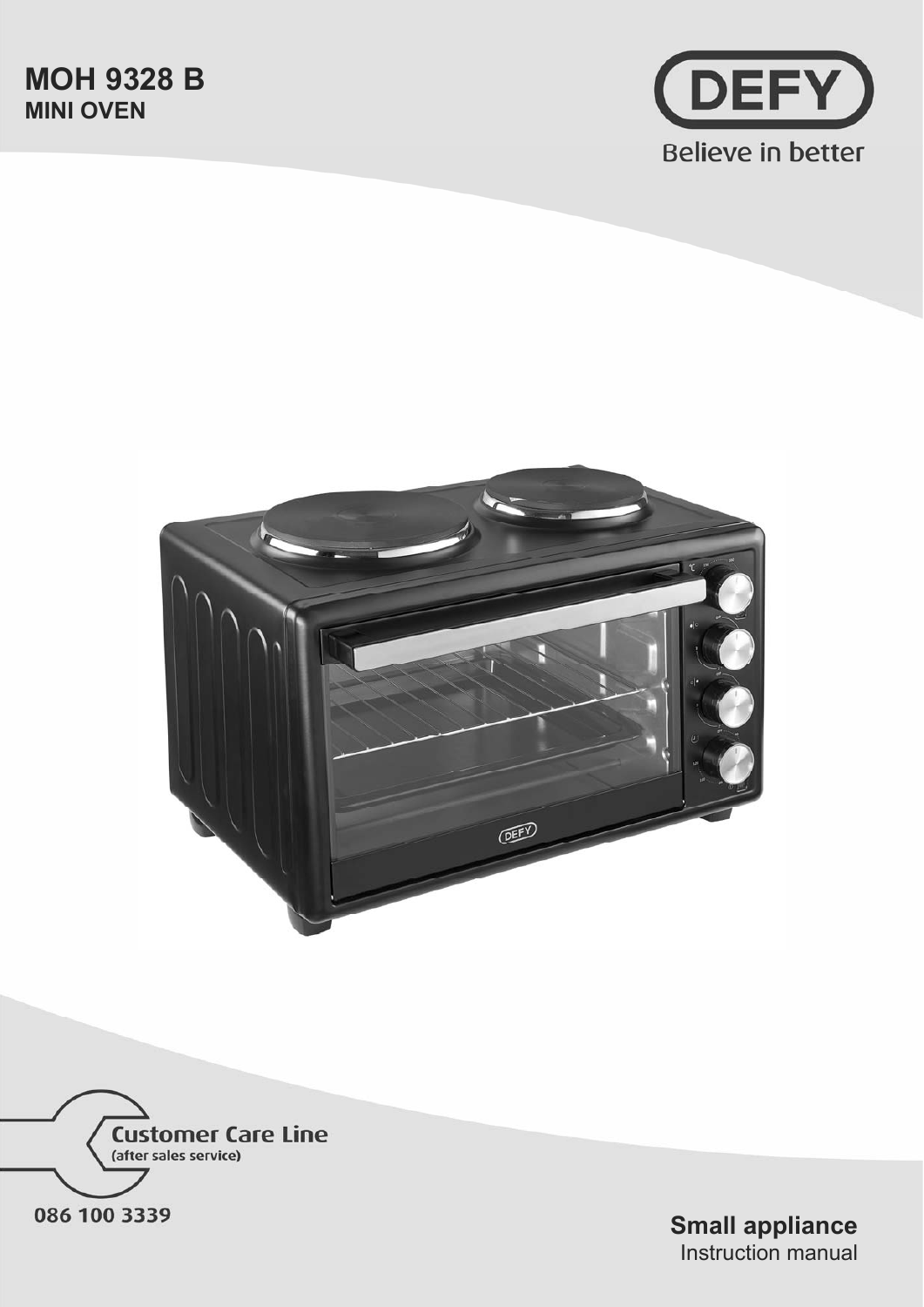| 1. Important Safety Instructions | <u>3</u> | First cleaning of the appliance | 10 |
|----------------------------------|----------|---------------------------------|----|
| General safety                   | 3        | Initial heating                 | 11 |
| <b>Electrical safety</b>         | 3        | Tips for energy saving          | 11 |
| Appliance safety                 | 4        | Future transportation           | 11 |
| Intended use                     | 5        | Tips for baking                 | 12 |
| Safety for children              | 6        | Tips for roasting               | 12 |
| 2. General information           |          | 4. Maintenance and care         | 13 |
| Overview                         |          | General information             | 13 |
| <b>Technical Specifications</b>  |          | Cleaning the oven               | 13 |
|                                  |          | Caring for solid plates         | 13 |
| 3. Installation                  | 8        |                                 |    |
| <b>Before installation</b>       | 8        | <b>5. Trouble Shooting</b>      | 14 |
| Package contents                 | 8        |                                 |    |
| <b>Electrical installation</b>   | 8        | 6. Branches                     | 15 |
| Bake tray and wire rack          | 9        |                                 |    |
| Controls                         | 10       | 7. Warranty                     | 16 |

Dear Customer,

This manual will provide you with information on how to operate and care for your oven to gain the maximum benefit from it.

Please read this manual carefully before using your oven for the first time and then store it within easy reach for future reference.

We trust you will enjoy years of trouble free use.

## **EXPLANATION OF SYMBOLS**

Important information

Warning—Hazardous situations

Warning—Electric shock

Caution; Warning for fire hazard

Caution; Warning for hot surfaces

### **PLEASE REGISTER YOUR PRODUCT AT www.defy.co.za**  DEFY APPLIANCES (PTY) LTD P.O.BOX 12004 **JACOBS** DURBAN 4026 SOUTH AFRICA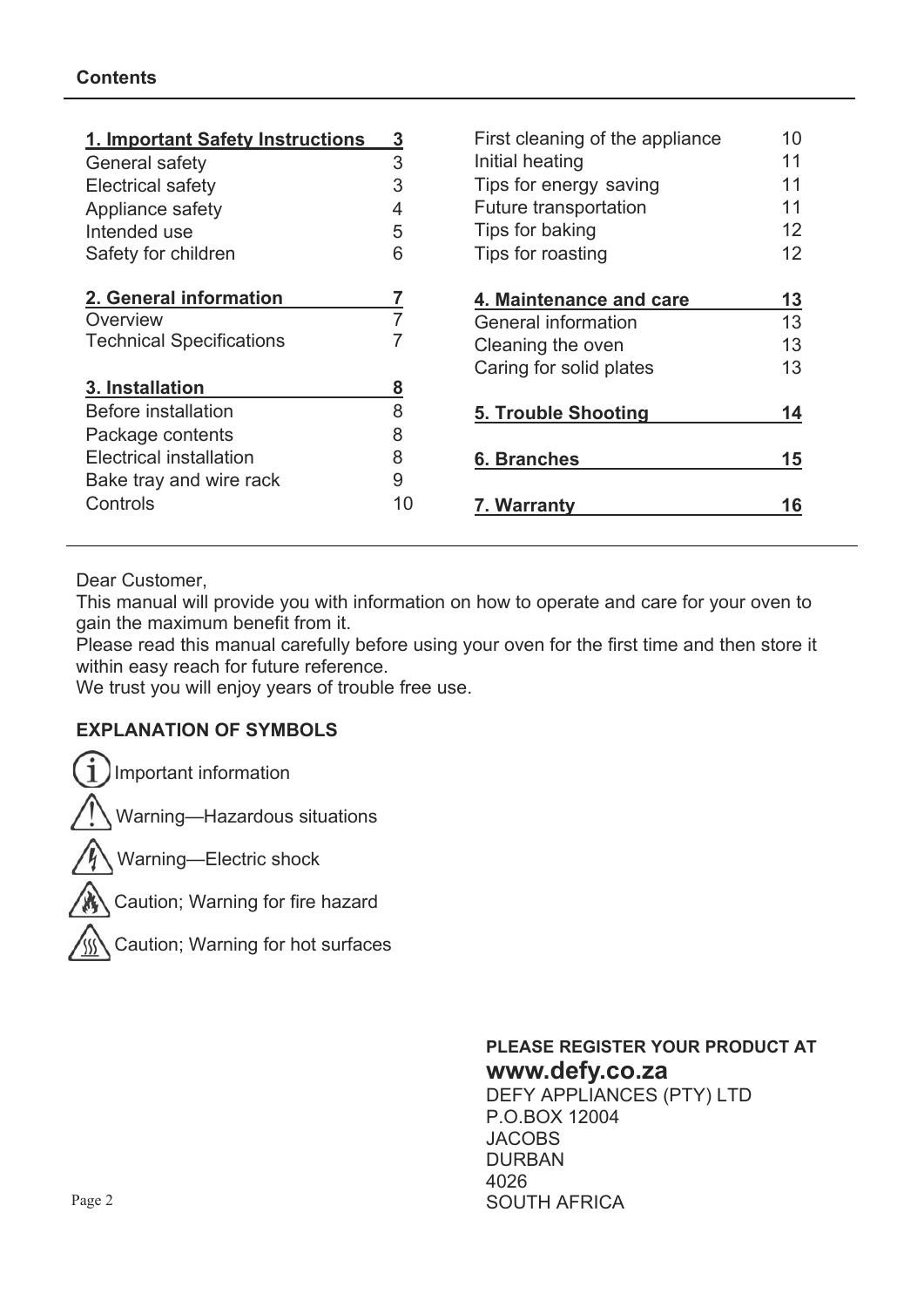# **1. Important safety instructions**

This section contains safety instructions that will help you avoid risk of injury and damage. All warranties will become void if you do not follow these instructions.

# **General safety**

- This appliance is not intended for use by persons (including children) with reduced physical, sensory or mental capabilities or lack of experience and knowledge, unless they have been given supervision or instruction concerning the use of the appliance by a person responsible for their safety.
- x Children must be supervised to prevent them from tampering with the appliance.
- Installation and repair procedures must always be performed by authorized service agents. The manufacturer shall not be held responsible for damages arising from procedures carried out by unauthorized persons which may also void the warranty. Before installation read the instructions carefully.
- Do not operate the appliance if it is defective or has any visible damage.
- Make sure that the appliance function controls are switched off after every use.

# **Electrical safety**

- x If the appliance has a failure, it should not be operated unless it is repaired by an authorized service agent. There is a risk of an electric shock!
- Never wash down the appliance with water! There is the risk of electric shock!
- The appliance must be disconnected from the mains during installation, maintenance, cleaning and repair procedures.
- If the supply cord is damaged, it must be replaced by the manufacturer, its service agent or similarly qualified persons in order to avoid a hazard.
- x Do not trap the mains cable between the oven door and frame, do not route it over hot surfaces as the cable insulation may melt and cause a fire as a result of a short circuit.
- Any work on electrical equipment must only be carried out by authorized and qualified persons.
- In case of any damage, switch off the appliance and disconnect it from the mains. To do this, remove the plug from the wall socket.
- To protect against risk of electrical shock, do not immerse cord, plugs or cooking unit in water or other liquid.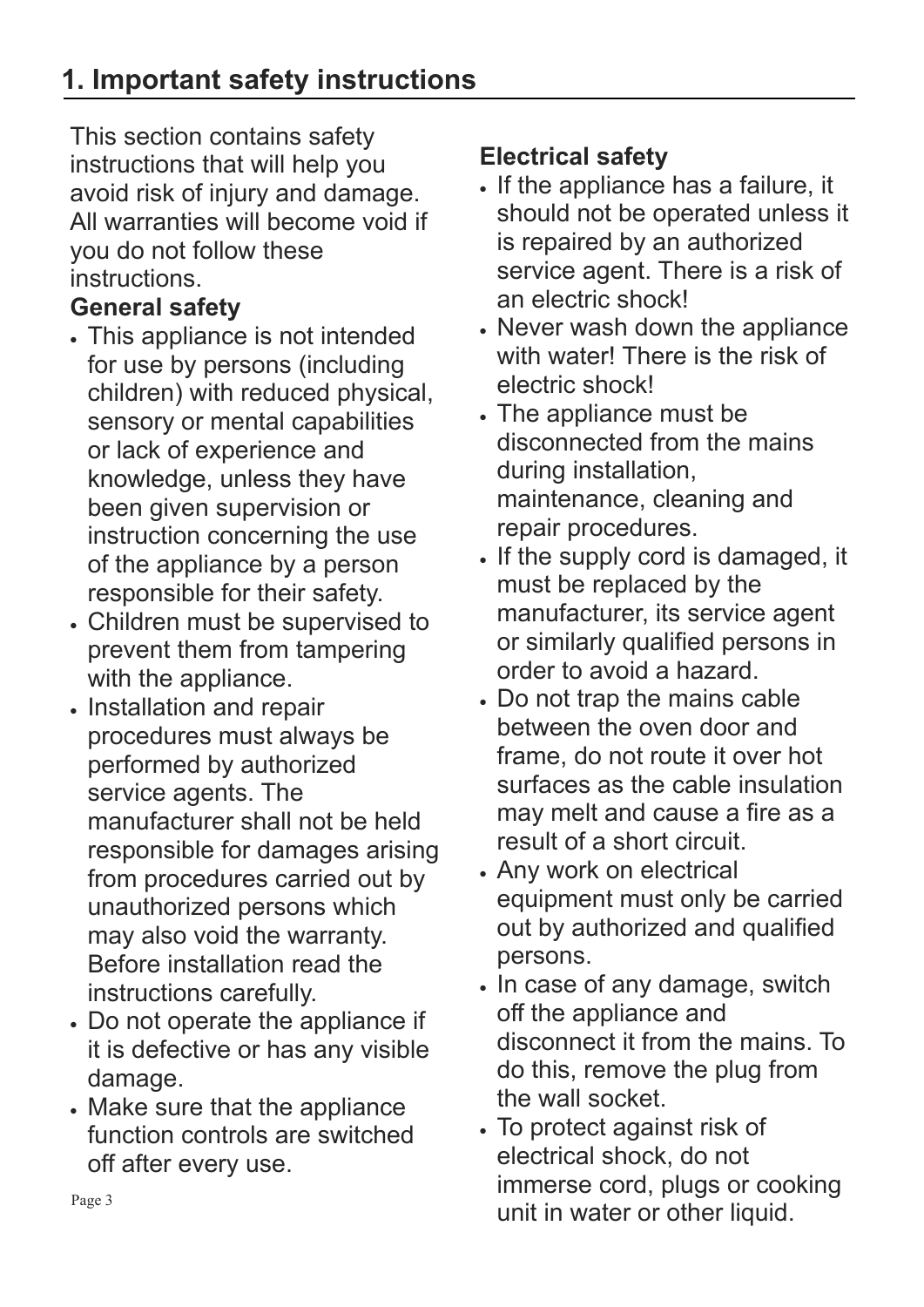- The rear surface of the oven gets hot when it is in use. Ensure that the electrical connection does not come into contact with the rear surface so as not to damage connections.
- x Unplug from outlet when not in use and before cleaning. Allow to cool before putting on or taking off parts and before cleaning the appliance.
- Do not allow the cord to hang over the edge of a table or counter, or touch hot surfaces.
- To disconnect, remove plug from wall outlet.
- A short power-supply cord is provided to reduce the hazards resulting from entanglement or tripping over a long cord. An extension cord may be used with care, however, the marked electrical rating should be at least as great as the electrical rating of this appliance. The extension cord should not be allowed to drape over the counter or tabletop where it can be pulled by children or tripped over.
- x AC power must be taken from a properly wired outlet. Insert the plug completely into the socket. if it is not, it could become abnormally hot. Do not use an electric light outlet. Never connect multiple plugs to the same outlet.

# **Appliance safety**

- The appliance and its accessible parts become hot during use. Care must be taken to avoid touching heating elements inside the oven. Children must be kept away unless continually supervised.
- Be careful when using alcoholic drinks in dishes. Alcohol evaporates at high temperatures and may ignite and cause fire when coming into contact with hot surfaces.
- Never use the appliance when your judgment or coordination is impaired by the use of alcohol and/or drugs.
- Keep all ventilation slots clear of obstructions.
- x Do not place any flammable materials close to the appliance as the sides may become hot during use.
- x Do not heat closed tins and glass jars in the oven. The pressure build-up in the tin/jar may cause the tin/jar to burst.
- Do not place baking trays, dishes or aluminium foil directly onto the bottom of the oven. The heat accumulation may damage the bottom of the oven.
- x Do not use harsh abrasive cleaners or sharp metal scrapers to clean the oven door glass as these may scratch the glass surface.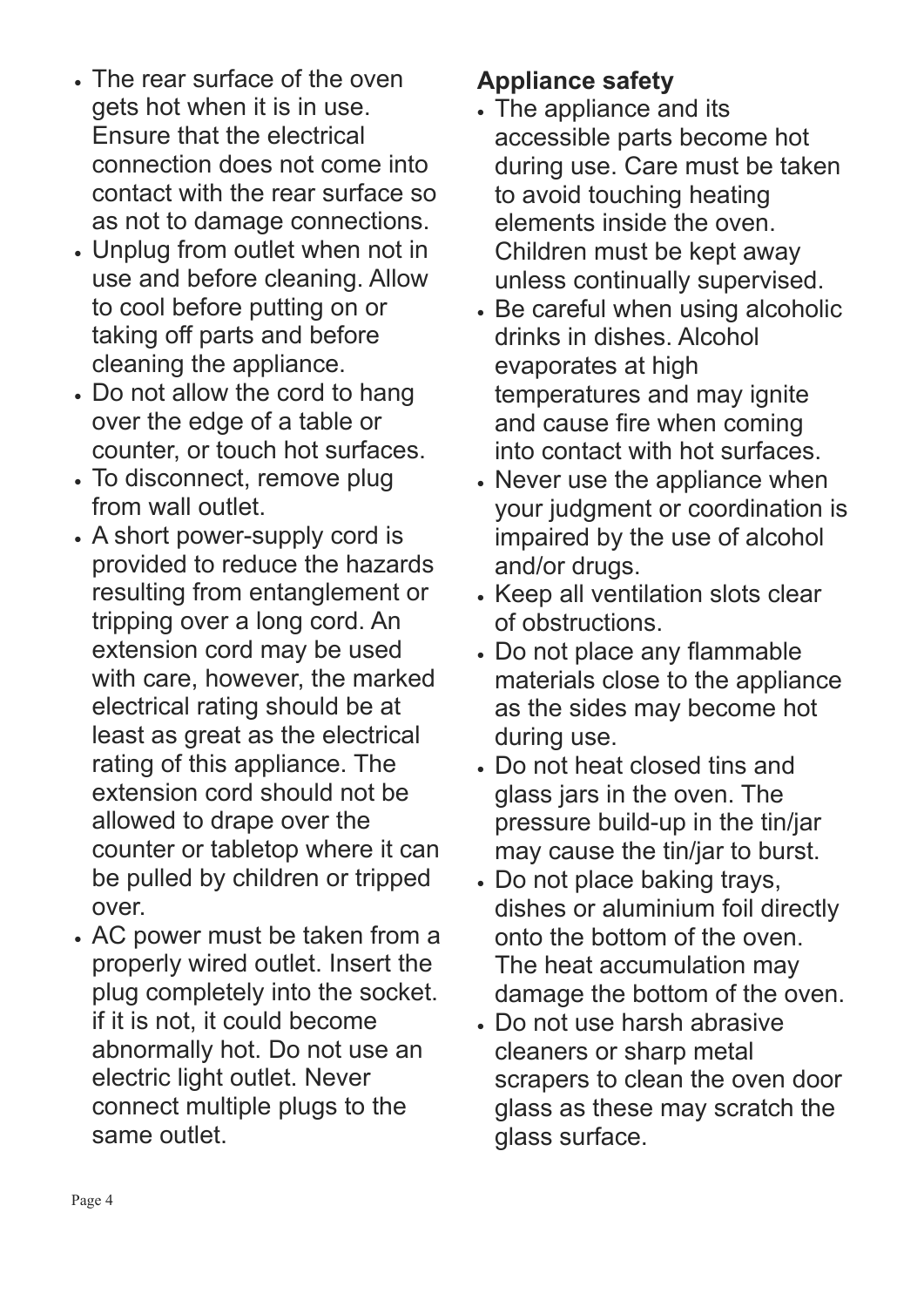- Do not use steam cleaners to clean the appliance as this may cause an electric shock.
- x Do not use the appliance if the front door glass has been removed or is cracked.
- Always use heat resistant oven gloves when putting in or removing dishes into/from the hot oven.
- x Do not carry out any repairs or modifications on the appliance.

# **To prevent a fire hazard**

- x Ensure plug is well fitted into socket so that it does not spark.
- Do not extend or cut the power cable. Use only an original power cable. Do not use a damaged power cable.
- **Ensure that there is no liquid or** moisture on the socket where the appliance is plugged in.

# **Safety when working with electricity**

- Defective electric equipment is one of the major causes of house fires
- Any work on electrical equipment and systems should only be carried out by authorized and qualified persons. If the appliance is damaged in any way, do not use it. Report the damage to your dealer, who will take the necessary corrective action.

• Make sure that the fuse rating is compatible with the appliance.

# **Intended use**

- The appliance must only be used for domestic use and for the purposes for which it was designed. Commercial use will void the guarantee. This appliance is for cooking purposes only. It must not be used for other purposes, for example room heating.
- x Do not use the appliance for warming plates, drying towels, dish cloths or similar textile products by hanging them on the oven door handle.
- The manufacturer shall not be liable for any damage caused by improper use or handling errors.
- The oven can be used for defrosting, baking and roasting food.
- x Do not use outdoors.
- The use of accessory attachments, not recommended or sold by the appliance manufacturer, may cause hazards.
- Do not touch hot surfaces. Use handles or knobs.
- x Do not allow the product to touch curtains, wall coverings, clothing, dishtowels, or other flammable materials during its use.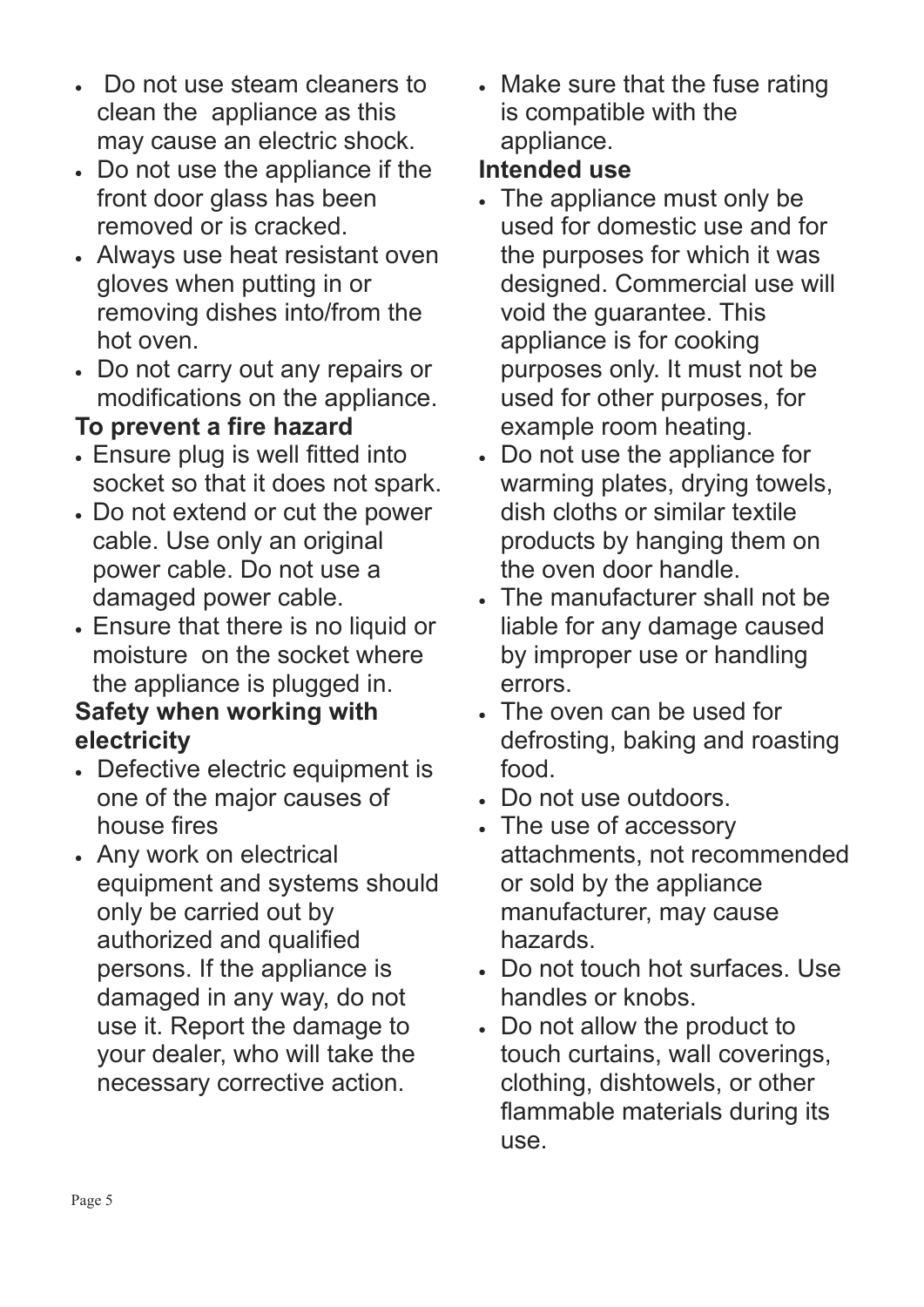- Do not operate any appliance with a damaged cord or plug or after the appliance malfunctions, or is dropped or damaged in any manner. Return appliances to the nearest authorized service facility for examination, repair, electrical or mechanical adjustment.
- x Do not place on or near a hot gas or electric burner, or in a heated oven.
- Extreme caution must be used when moving an appliance containing hot oil or other hot substances.
- x If the external flexible cable or cord of this appliance is damaged, it shall be exclusively replaced by the manufacture or his service agent or a similar qualified person in order to avoid a hazard.
- This appliance is not intended to be operated by means of an external timer or separate remote-control system.
- No user-serviceable parts inside. Refer servicing to qualified service personnel.

# **Safety for children**

- x Electrical appliances are dangerous to children. Keep children away from the appliance when it is operating and do not allow them to play with the appliance.
- Accessible parts of the appliance will become hot whilst the appliance is in use. keep children away until the appliance has cooled down.
- x Do not place any items above the appliance that children may reach for.
- Ensure that packaging material is disposed of in a responsible manner. Plastic bags must be cut up to prevent children playing with them and accidentally suffocating.
- When the oven door is open do not load any heavy objects on it and do not allow children to sit on it. The appliance may overturn or the door hinges may be damaged.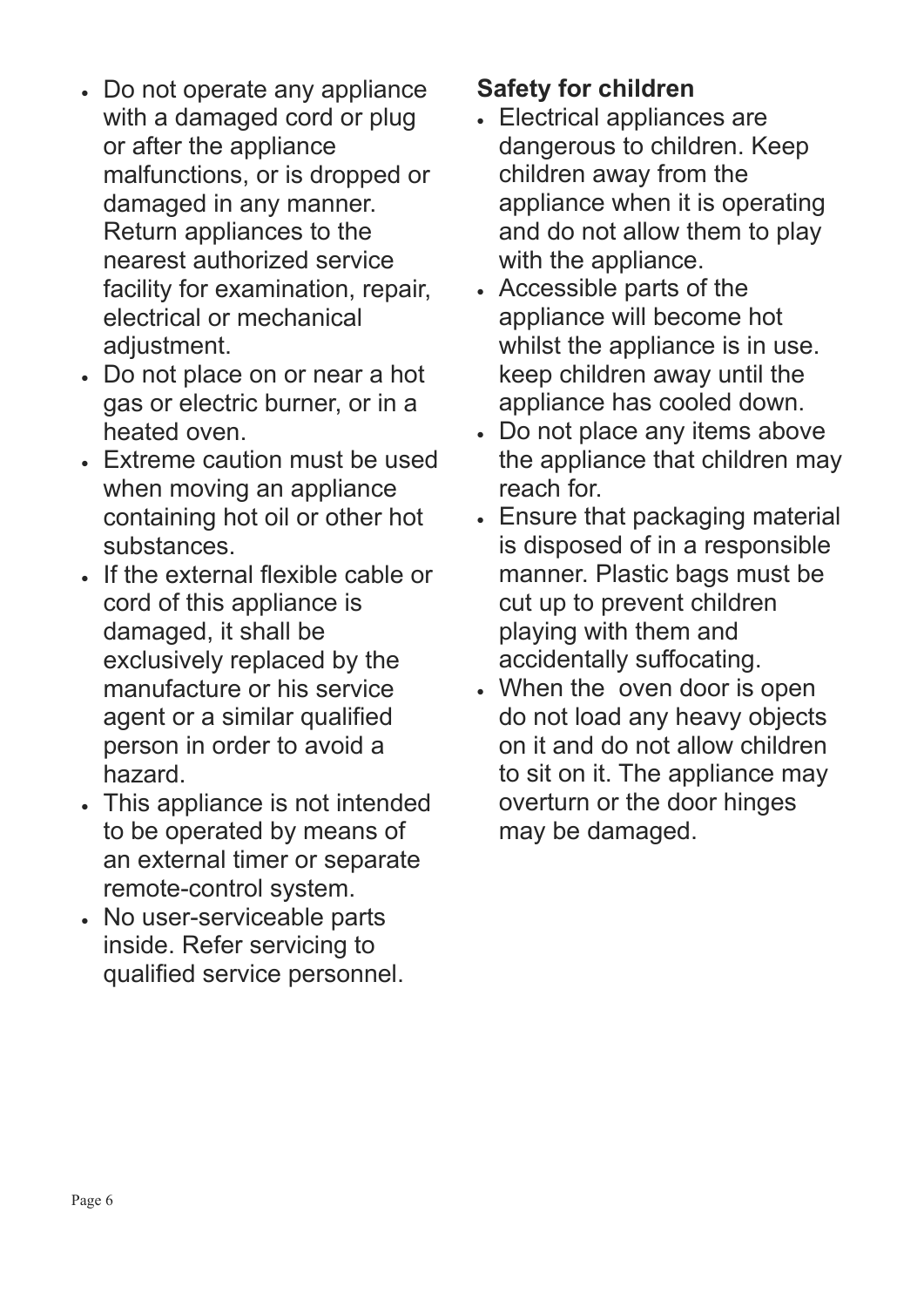### **Overview**



- 
- 
- 2. Rack support 7. Timer knob 12. Left hot plate 17. Tray handle
	-
- 4. Heating elements 9. Hot plate knob 14. Panel
- 
- 5. Door lath 10. Hot plate indicator light

| 1. Door handle | 6. Indicator light | 11. Thermostat knob 16. Wire rack |  |
|----------------|--------------------|-----------------------------------|--|
|----------------|--------------------|-----------------------------------|--|

- 
- 
- 3. Door glass 8. Switch knob 13. Right hot plate 18. Baking tray
- -
	-

| <b>Technical Specifications</b> |                       |
|---------------------------------|-----------------------|
| Voltage / frequency             | 220-240V~<br>50/60 Hz |
| Maximum power<br>consumption    | 3250W                 |

| <b>WARNING</b> Hot surfaces may<br>cause burns! Do not touch the hot<br>surfaces of the appliance. Use<br>oven gloves. Keep children away<br>from the appliance.                                                                                                                                   |
|----------------------------------------------------------------------------------------------------------------------------------------------------------------------------------------------------------------------------------------------------------------------------------------------------|
| <b>DANGER Risk of fire by</b><br>overheated oil! When heating oil,<br>do not leave it unattended. Never<br>try to extinguish a fire with water!<br>When oil has caught fire,<br>immediately cover the pot or pan<br>with a lid. Switch off the hob if safe<br>to do so and phone the fire service. |

Figures in this manual are schematic and may not exactly match your appliance.

Values stated on the appliance labels or in the documentation accompanying it are obtained in laboratory conditions in accordance with relevant standards. Depending on operational and environmental conditions of the appliance, these values may vary.

Some models feature a protective film over stainless steel trim. This film must be carefully removed before using the appliance.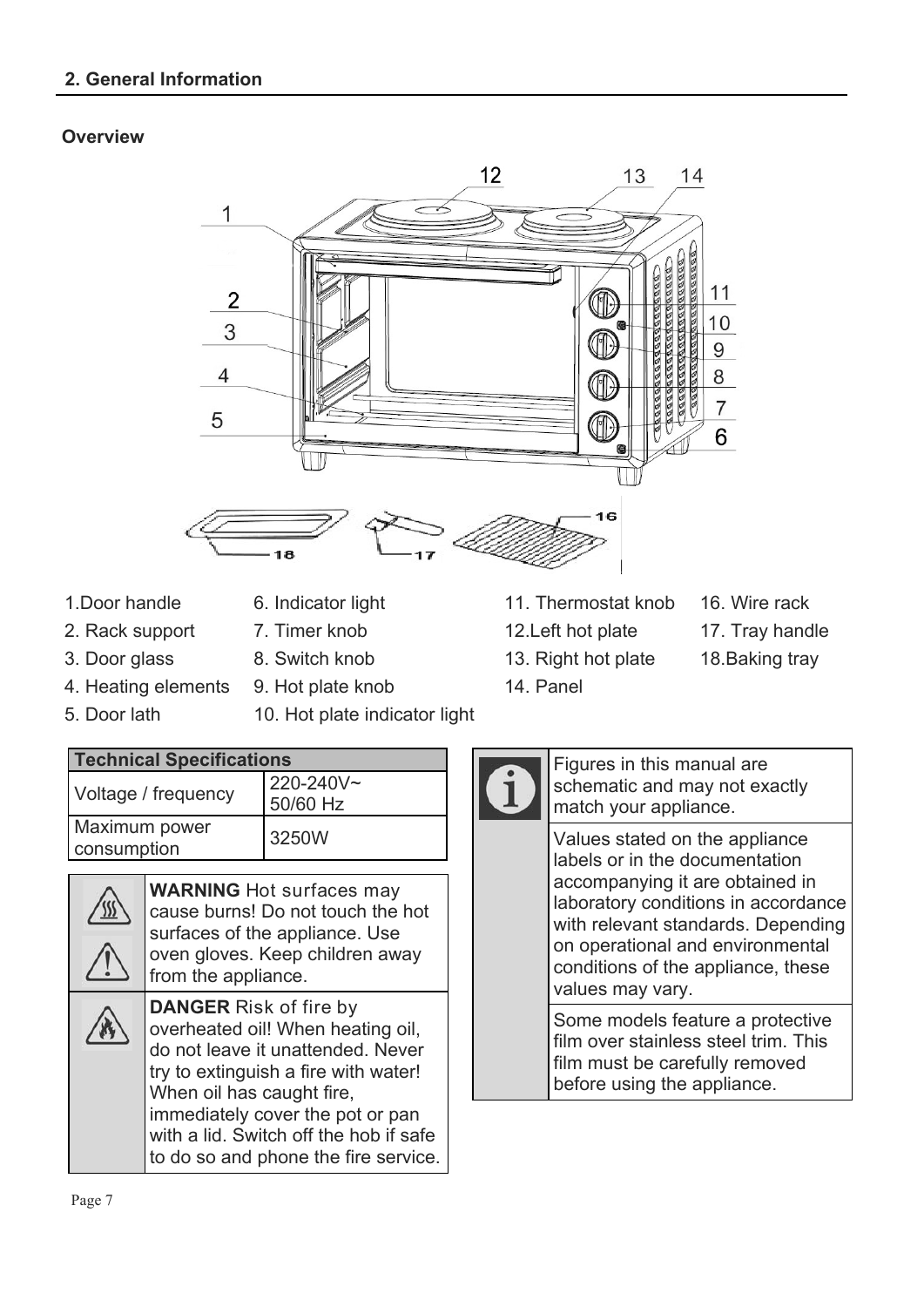## **Preparation of location and installation for the appliance is the customer's responsibility. DANGER:** The appliance must be installed in accordance with all local electrical regulations. **DANGER:** Prior to installation, visually check if the appliance has any defects on it. If so, do not have it installed. Damaged appliances are a safety risk. **AC** power must be taken from a properly wired outlet. Insert the plug completely into the socket. if it is not, it could become abnormally hot. Do not use an electric light outlet. Never connect multiple plugs to the same outlet.

## **Before installation**

Cooking appliances generate considerable heat. A safety distance must be left between the appliance and the kitchen walls and furniture.

• Surfaces, surrounding edges, synthetic laminates and adhesives immediately adjacent to the appliance should be able to withstand temperatures of up to 100°C without delaminating or discolouring.

Do not place the appliance next to refrigerators or freezers. The heat emitted by the appliance will lead to an increased energy consumption of cooling products.

The door and/or handle must not be used for lifting or moving the appliance.

Do not place any objects onto the appliance and move it in upright position.

Check the general appearance of your appliance for any damages that might have occurred during transportation.

# SAVE THESE INSTRUCTIONS

# **Final check**

- 1. Connect the oven and switch on the power.
- 2. Check the functions.



**WARNING:** Under no circumstances should the bake element be covered with aluminium foil. Nor should a pan or tray be positioned directly above the bake element.

Doing so would reflect the heat from the bake element downwards. Heat to the oven would be restricted and overheating of the space below the element could result in damage to the oven.

## **Package contents**



Accessories supplied may vary depending on the appliance model. Not all accessories in the user manual may be in your appliance.

# **Electrical installation**

This appliance must be earthed and the manufacturer and the seller do not accept responsibility for any damage due to incorrect installation or electrical connection.



**DANGER:** Risk of electric shock, short circuit or fire by damage of the mains lead! The mains lead must not be clamped, bent or trapped or come into contact with hot parts of the oven. If the mains lead is damaged, it must be replaced by a qualified electrician.

**DANGER:** Risk of electric shock! Before starting any work on the electrical installation, please disconnect the appliance from the mains supply.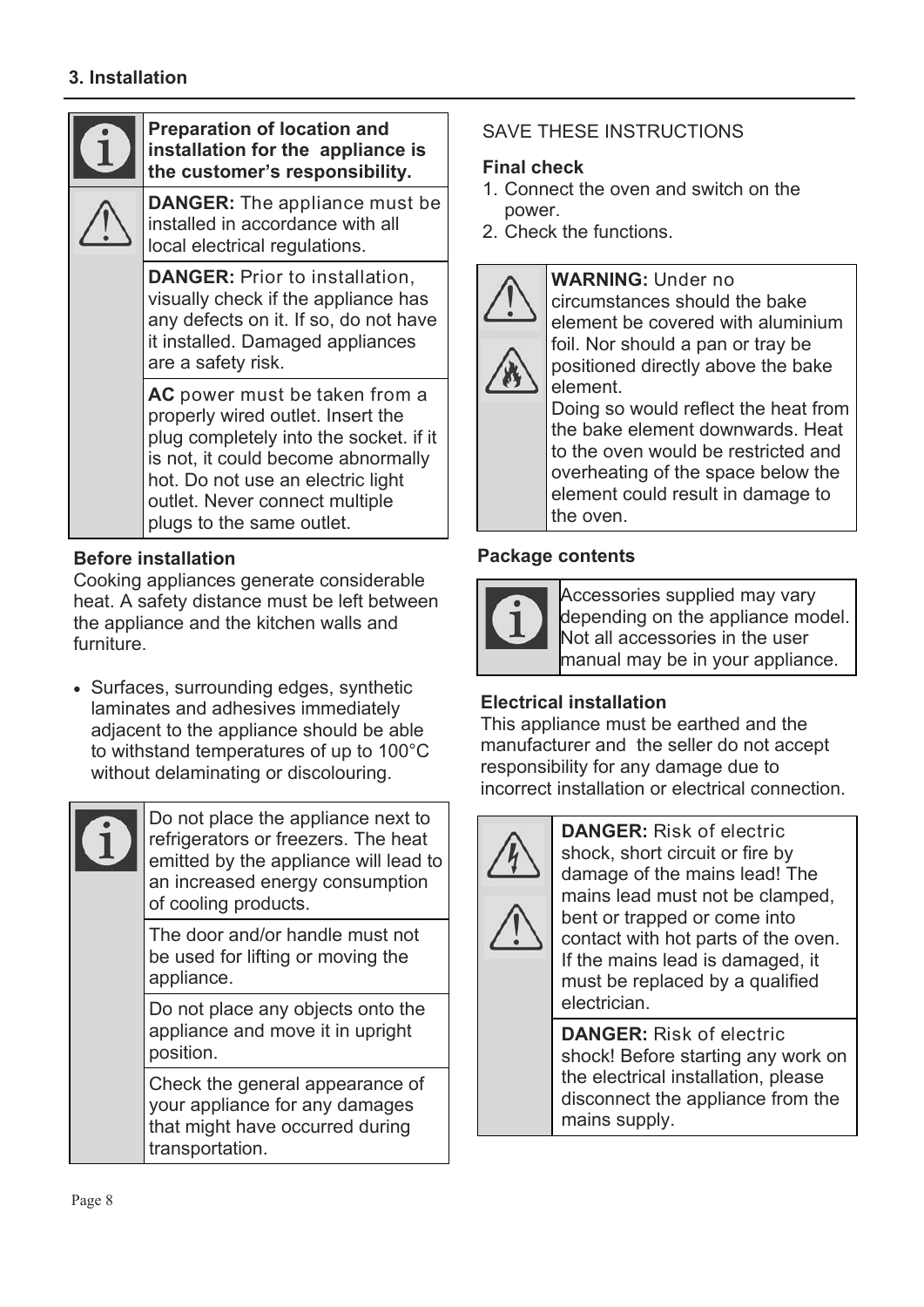| <b>Bake Tray and Wire Rack</b>                   |                                                                                                 |                        |
|--------------------------------------------------|-------------------------------------------------------------------------------------------------|------------------------|
|                                                  | Food (Ref. only)                                                                                | How to use Tray Handle |
| Bake Tray (May also be used<br>as a crumb tray.) | Roast chicken wings,<br>hamburger pattie, steak,<br>cakes & other similar oven-<br>cooked foods |                        |
| <b>Wire Rack</b>                                 | Baked potatoes, dry food                                                                        |                        |
| Bake Tray and<br><b>Wire Rack</b>                | For food which may drip, e.g.<br>boiled fish, etc.                                              |                        |

The trays are not perfectly square.

- Always use the food fork when inserting or removing the tray. Touching the tray will cause severe burns.
- When hot, do not apply water to the glass window. It may cause the glass to break.
- When unplugging the cord, always take hold of the plug itself. Never pull on the cord. Doing so could damage and break the wires inside the cord.
- Do not position the unit close to a gas burner or other source of high temperature . Do not direct an electric fan at the unit during use. Doing so could prevent correct temperature control.
- Do not wet the power cord.
- Never handle the unit with wet hands. Always unplug the cord after use, or whenever the unit is to be left unattended. A malfunction while the plug is inserted into the outlet could cause a fire.

• When cooking dishes which will splash oil, for example roast chicken, it is recommended to put 2 sheets of aluminum foil on a tray in order to minimize oil splashing.

## **Caution:**

Be careful when removing pudding and other hot liquids. Hot dishes and liquids will cause burns if they come into contact with your skin.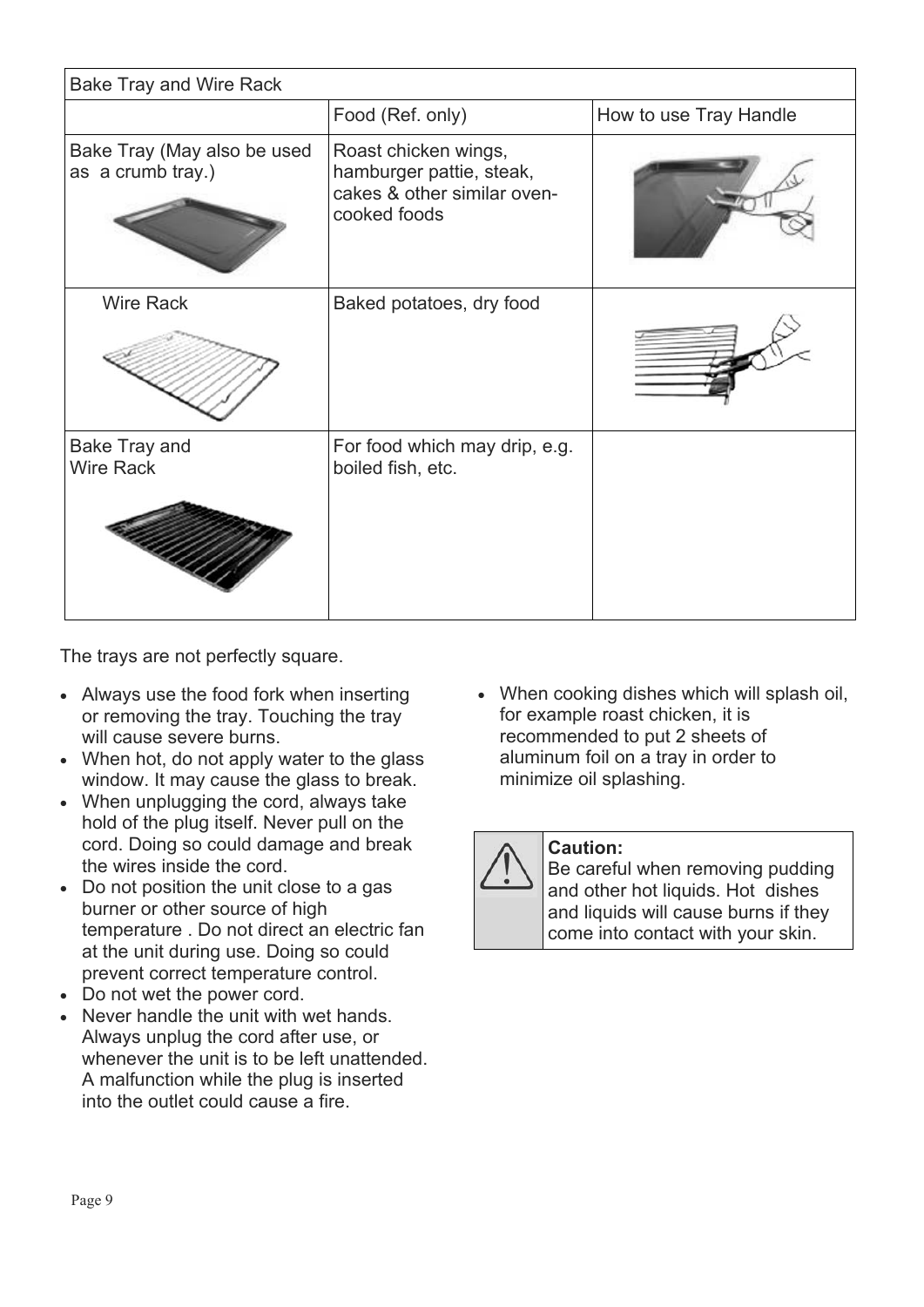# **Controls**

1. Set the "Temperature Control" by turning clockwise to select the suitable temperature according to the dish that you are going to cook.



Set the "Timer" to the number which indicates the cooking time (minutes). The oven now begins to operate. Beware of HOT surfaces, and DO NOT open the glass door during cooking!



# **Hotplate Control**



| <b>OFF</b> | Power off |
|------------|-----------|
|            | 300W      |
|            | 450W      |
|            | 750W      |



| <b>OFF</b> | Power off |
|------------|-----------|
|            | 400W      |
|            | 600W      |
|            | 1000W     |

**Note:** When the timer and thermostat switch on together, the oven begins to

## **First cleaning of the appliance**

- Surfaces might get damaged by some detergents or cleaning materials. Do not use aggressive detergents, cleaning powders/ creams or any sharp objects during cleaning. Do not use harsh abrasive cleaners or sharp metal scrapers to clean the oven door glass since they can scratch the surface, which may result in the glass shattering.
- 1. Remove all packaging materials.
- 2. Wipe the surfaces of the appliance with a damp cloth or sponge and dry with a cloth.



Smoke and smell may emit for a couple of hours during the initial operation. This is quite normal. Ensure that the room is well ventilated to remove the smoke and smell. Avoid directly inhaling the smoke and the smell that emits.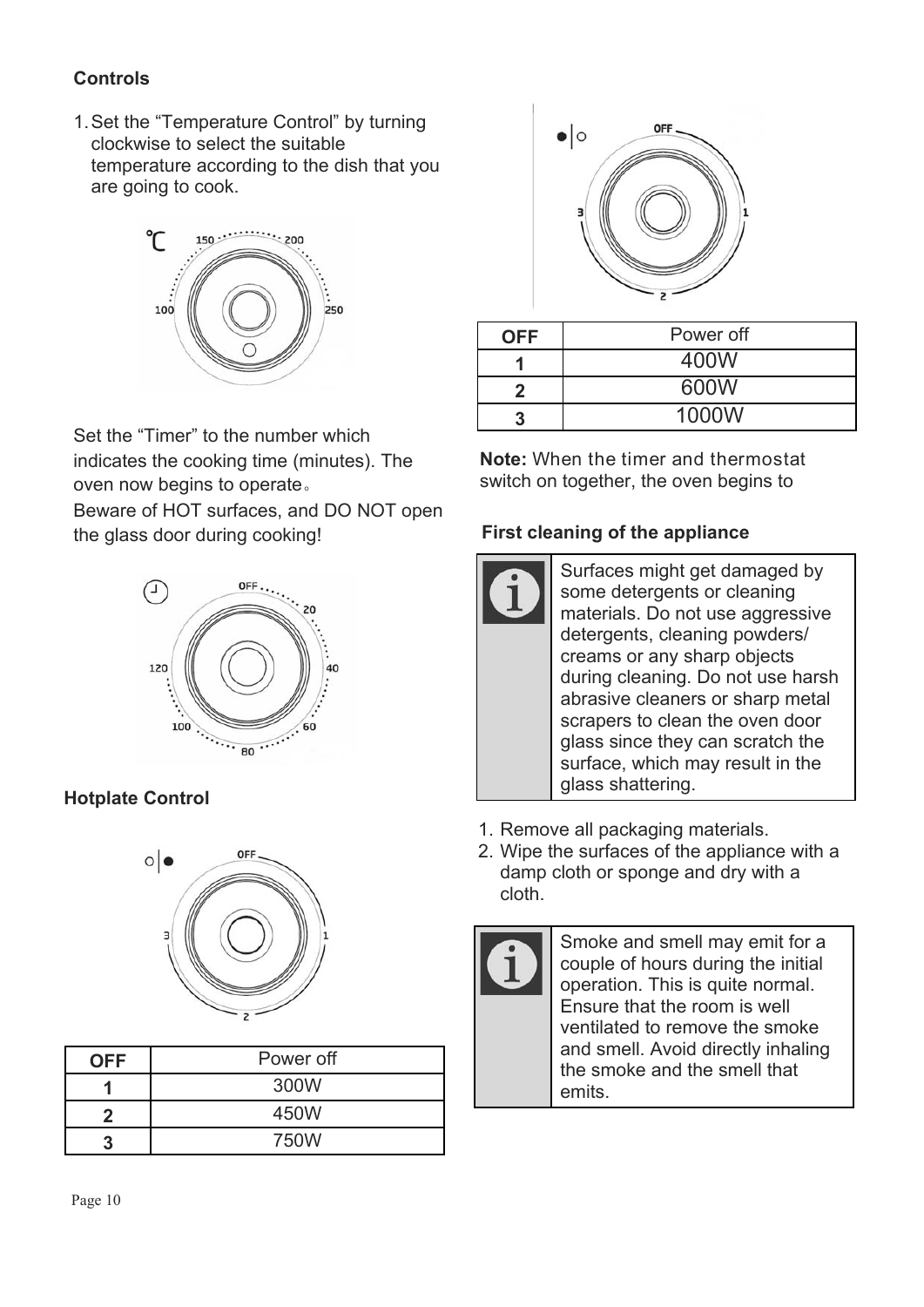## **Initial heating**



**WARNING.** Hot surfaces cause burns! The appliance may be hot when it is in use. Never touch the inner sections of the oven, heaters etc. Keep children away. Always use heat resistant oven gloves when placing or removing dishes into/from the hot oven.

### **Before using the unit for the first time heat the empty oven.**

- 1. Insert the tray and wire rack.
- 2. Set the heater operating switch to "UPPER & LOWER", set the temperature control dial to "220°C" and heat the empty oven for about 10 minutes and then switch it off. Any production residues or layers will be then be burnt off and removed. There may be some smoke and a burning smell at first, this is not a malfunction.

### **Temperature control dial:**

Set the Temperature Control Dial for the dishes which you are going to cook.

### **Heat Operating Switch**

An active front Indicator light shows that the oven is switched on and operating.

**1.** Set the arrow on the timer knob to the them number which indicates the cooking time (minutes) according to the dish to be cooked.

**2.** Set the Timer by turning it clockwise. The oven will switch off automatically at the end of the selected time and a bell will ring. When setting the Timer to less than 5 min, turn it to more than 6 min. and then back to the selected time.

**3.** The oven can be turned off manually during cooking by turning the Timer counterclockwise to the "0FF" position.

If the inside of the oven is dirty, cooking may take slightly longer than usual.



**DANGER**  Risk of scalding by hot steam! Take care when opening the oven door as steam may escape.

## **Tips for saving energy**

The following information will help you to use your appliance in an ecological way, and to save energy:

- Use dark coloured or enamel coated cookware in the oven since the heat transmission will be better.
- While cooking your dishes, perform a preheating operation if it is advised in the user manual or cooking instructions.
- Do not open the door of the oven frequently during cooking.
- Try to cook more than one dish in the oven at the same time whenever possible. You can cook by placing two cooking vessels onto the wire shelf.
- Cook more than one dish one after another. The oven will already be hot.
- You can save energy by switching off your oven a few minutes before the end of the cooking time. Do not open the oven door.
- Defrost frozen dishes before cooking

## **Future Transportation**

- Keep the appliances original carton and transport the appliance in it. Follow the instructions on the carton. If you do not have the original carton, pack the appliance in bubble wrap or thick cardboard and tape it securely.
- To prevent the wire grill and tray inside the oven from damaging the oven door, place a strip of cardboard onto the inside of the oven door that lines up with the position of the trays. Tape the oven door to the side walls.
- Do not use the door or handle to lift or move the appliance.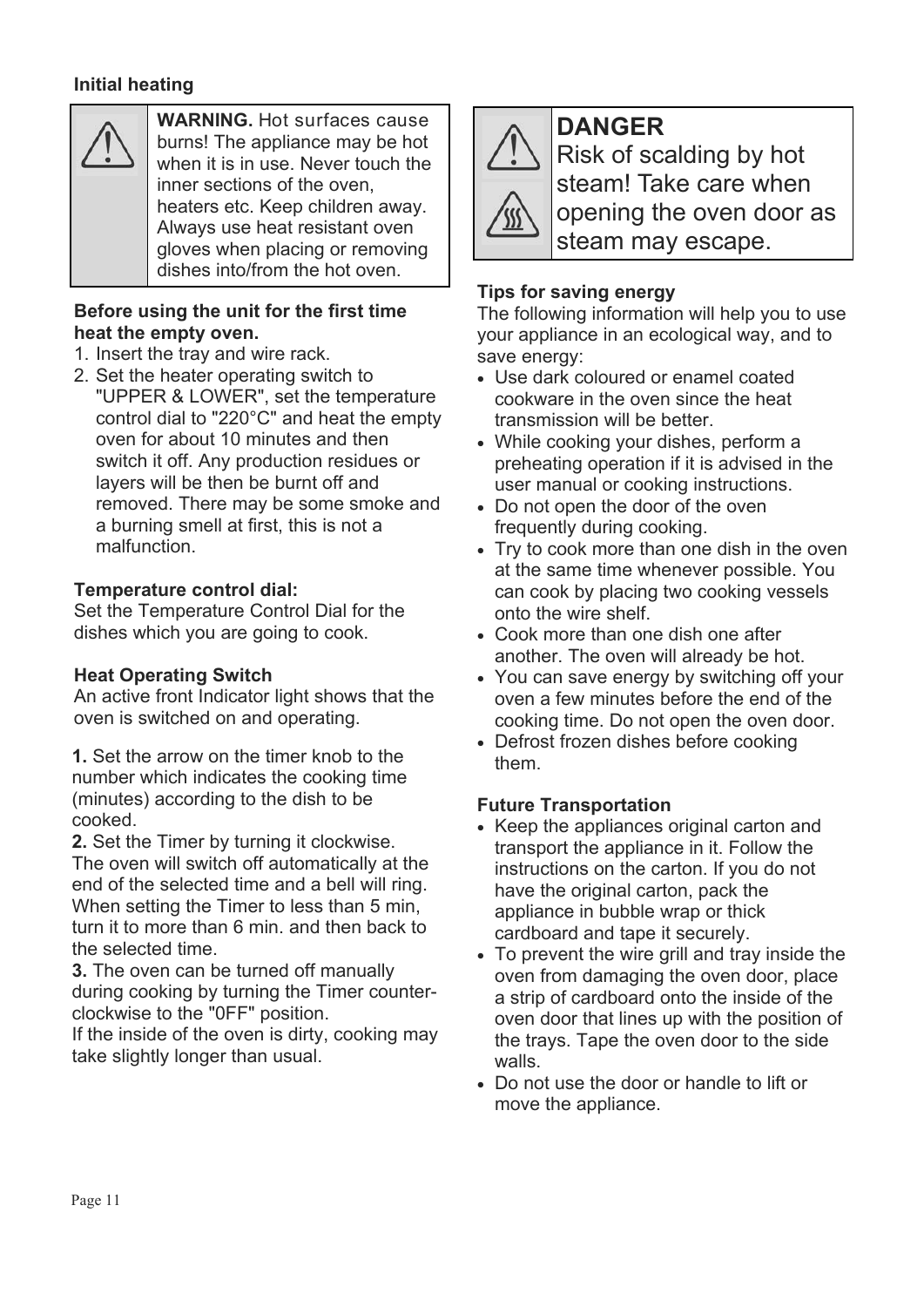## **Tips for baking**

Use non-sticky coated appropriate metal plates or aluminum vessels or heat-resistant silicone moulds.

Make best use of the rack supports. Place the baking mould in the middle of the shelf.

Select the correct shelf position before switching the oven on. Do not change the shelf position when the oven is hot. Keep the oven door closed.

## **Tips for roasting**

Treating whole chicken, turkey and large pieces of meat with dressings such as lemon juice and black pepper before cooking will increase the cooking performance.

It takes about 15 to 30 minutes longer to roast meat with bones when compared to roasting the same sized meat without bones. Each centimeter of meat thickness requires approximately 4 to 5 minutes of cooking time.

Leave meat in the oven for about 10 minutes after the cooking time is over. The juice is better distributed all over the roast and does not run out when the meat is cut.

| Type of food | Number or<br>thickness | Temp( $\mathcal{C}$ ) | Timer«<br>(min.) |
|--------------|------------------------|-----------------------|------------------|
| Sandwich     | $2-3$ pcs              | 200                   | $2 - 3$          |
| Toast        | $2-4$ pcs              | 250                   | $2 - 5$          |
| Hamburger    | $2-3$ pcs              | 200                   | $3 - 5$          |
| Fish         |                        | 200                   | $7 - 10$         |
| Sausage      | $3-4$ pcs              | 200-250               | $8 - 10$         |
| Cake         |                        | 150                   | $20 - 30$        |
| <b>Steak</b> | $1-2$ cm               | 250                   | $10 - 15$        |
| Chicken      | Half chicken           | 175-200               | $30 - 40$        |

## **Baking reference**

If the oven is positioned too close to a wall, the wall may be burnt or stained. keep the oven at the correct distance away from the wall to prevent a fire hazard.

- To prevent a fire hazard. never allow the product to touch curtains, wall coverings, clothing, dishtowels, or other flammable materials during its use.
- In order to prevent a fire hazard, never place anything between the bottom of the oven body and the surface on which it is set.



- Do not place anything on the oven while using it, the heat could cause deformation, cracking, etc.
- Never heat any bottled or tinned food directly as the bottle or tin may explode or break and scald the person.
- Be careful not to bum yourself during use or immediately after use.
- The metal parts and glass window of the door become extremely hot during use.
- Be careful not to touch metal parts or the glass window when opening and closing the door.

# **DANGER:**

Be careful when opening the oven door as steam may escape. Exiting steam can scald your hands, face and/or eyes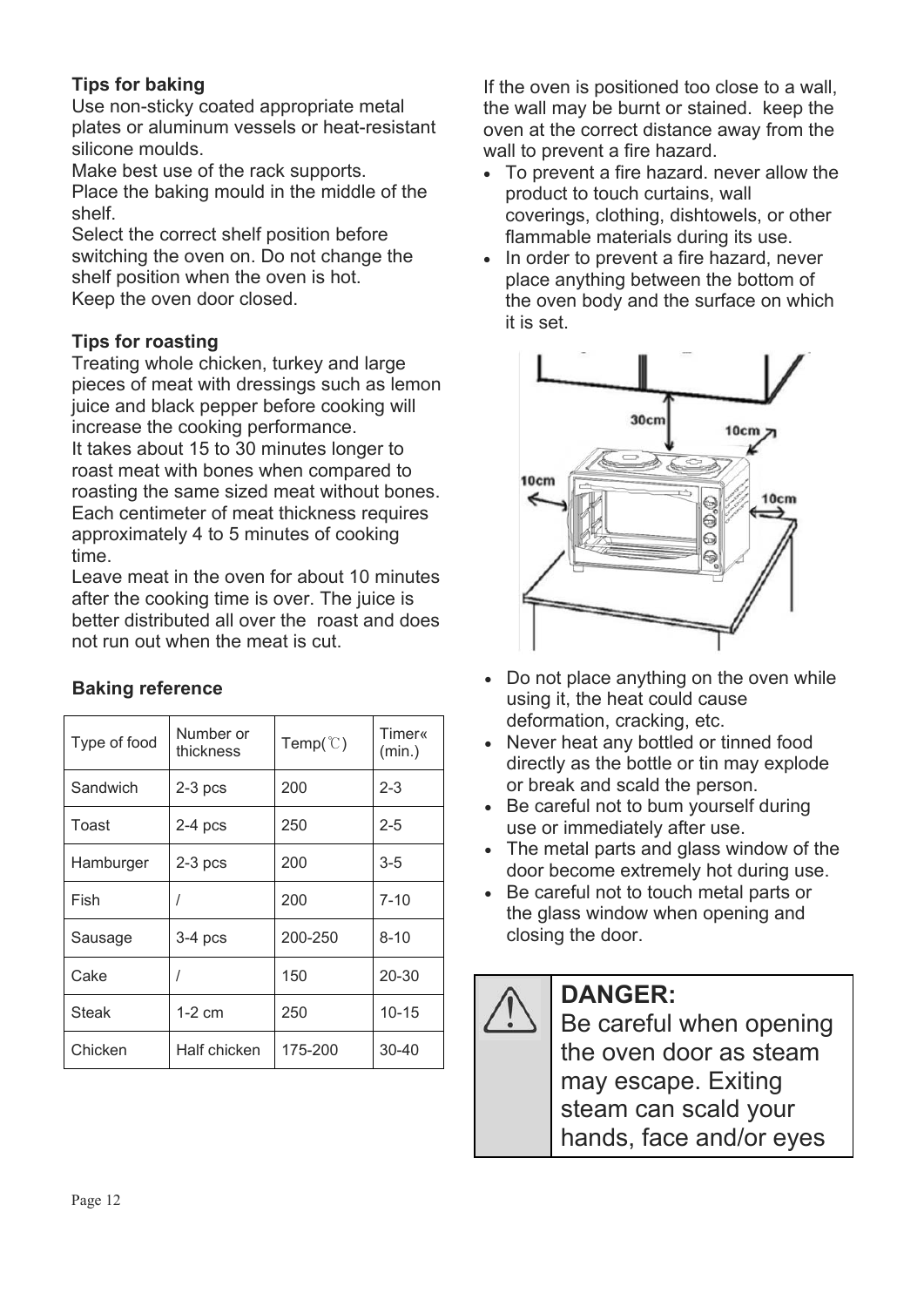## **General information**

- Clean the appliance thoroughly after each use, making it easier to remove cooking residues and helps prevent these from burning on the next use of the appliance.
- Remove the plug and allow the cooker to cool down before cleaning.
- Wipe down the cabinet, door, control panel, trims and handle with a damp, hot soapy cloth.
- Use only liquid household cleaners and avoid abrasive powders, scouring pads and caustic cleaners.
- Rinse and wipe down with a clean cloth.

## C**leaning the oven**

- Open the oven door and allow the oven to cool down.
- Clean the oven interior and exterior surface, tray, grid, with a damp, hot soapy cloth.
- It may be necessary to soak burnt soils with a liquid cleaner to soften them before scrubbing them with a nylon brush or scouring sponge.
- Heavy soils on the bottom of the oven may require overnight soaking under a sponge liberally sprinkled with household ammonia. Remove the soil the following morning by washing normally, Then wash with clean water
- Always ensure that any excess liquid is thoroughly wiped off after cleaning and any spillage is immediately wiped dry.
- Do not use cleaning agents that contain acid or chloride to clean the stainless or inox surfaces and the handle. Use a soft cloth with a liquid detergent (not abrasive) to wipe these parts clean, paying attention to sweep in one direction.

Do not use steam cleaners for cleaning, there is a risk of an electric shock.

**DANGER:** Risk of electric shock! Switch off the electricity before cleaning the appliance to avoid an electric shock.



**DANGER:** Hot surfaces may cause burns! Allow the appliance to cool down before you clean it.

The surface may get damaged by some detergents or cleaning materials. Do not use aggressive detergents, cleaning powder/ cream or any sharp objects. Do not use any harsh abrasive cleaners, hard brushes or sharp metal scrapers to clean the oven door and glass since they can scratch the surface, destroy the glass and could result in the glass shattering.

## **Caring for solid plates**

- To prevent blotchy discolouration and corrosion, moisture from spatters and spills should be cleaned off immediately.
- $\bullet$  To clean the plates, wipe with a damp cloth or nylon pad. A little liquid detergent may be used. Do not use metal scourers or sharp metal objects.
- After cleaning, dry the plates by switching them on for a short while.
- $\bullet$  To prevent rust, periodically apply some, sewing machine oil or electrical hotplate polish - available from Defy spares. Extra attention is required in areas of high humidity or in close proximity to the sea.
- Use only pots with a solid level base. An uneven base can prolong cooking times and waste energy.
- Use pots with a base diameter slightly larger than the plate. This will ensure even heat distribution and prevent spillage from dripping onto and staining the hot plate.
- Always cover the pot with a lid. This will conserve energy and minimise spillage.
- Thermal shock could damage the plates. Do not put cold pots on very hot plates.



The warranty does not cover the replacement or repair of rusted or corroded solid plates. It is the owners responsibility to care for them as described above.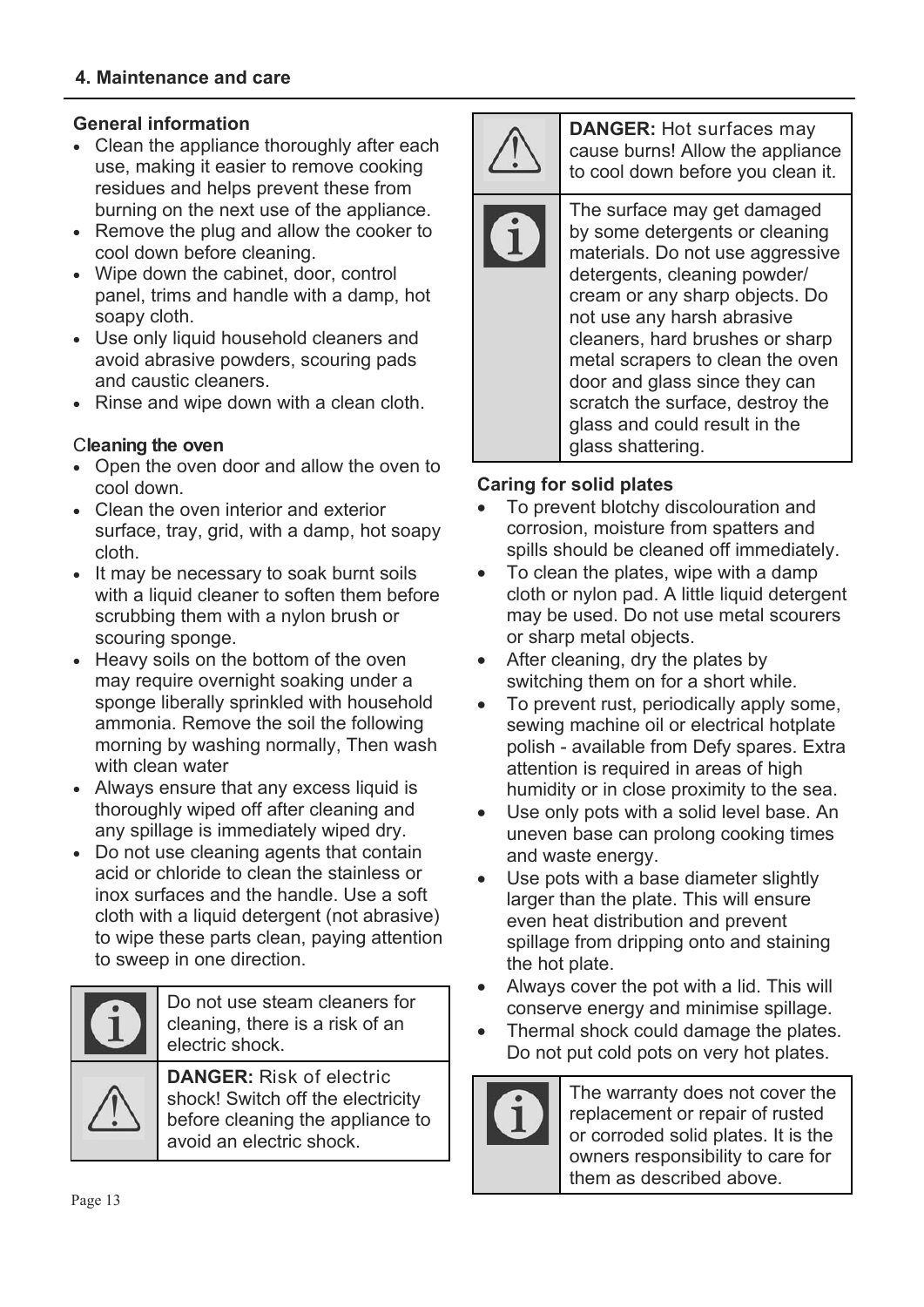## **5. Troubleshooting**

| Oven emits steam when it is in use.                                        |                                                                                                                     |  |
|----------------------------------------------------------------------------|---------------------------------------------------------------------------------------------------------------------|--|
| It is normal that<br>steam escapes<br>during operation                     | >>> This is not a<br>fault.                                                                                         |  |
| The appliance emits metal noises while                                     |                                                                                                                     |  |
| heating and cooling.                                                       |                                                                                                                     |  |
| When the metal<br>parts are heated,<br>they may expand<br>and cause noise. | >>> This is not a<br>fault.                                                                                         |  |
| The appliance does not operate.                                            |                                                                                                                     |  |
| The appliance is not<br>plugged into the wall<br>socket.                   | >>> Check the plug<br>connection.                                                                                   |  |
| Oven light does not work.                                                  |                                                                                                                     |  |
| Power is cut.                                                              | >>> Check if there is<br>power. Check the<br>fuses in the fuse box.<br>If necessary, replace<br>or reset the fuses. |  |
| Oven does not heat.                                                        |                                                                                                                     |  |
| Function and/or<br>Temperature are not<br>set.                             | >>> Set the function<br>and the temperature<br>with the Function<br>and/or Temperature<br>knob/key.                 |  |

| If you have followed the<br>instructions and still have a<br>problem, contact the customer<br>care line. They will be able to<br>advise you on any aspect of the<br>product or send a qualified<br>technician to repair it. Never<br>attempt to repair a defective<br>appliance yourself. |
|-------------------------------------------------------------------------------------------------------------------------------------------------------------------------------------------------------------------------------------------------------------------------------------------|
| Remember that you may be<br>charged for a service call even<br>during the warranty period if the<br>fault is due to not following the<br>instructions as outlined in this user<br>manual                                                                                                  |

## **Owner's responsibility Since the following are not factory faults, they are the owner's responsibility.**

- Damage to exterior finish.
- Breakage of glass and other components.
- Replacement of the light bulb.
- Damage through improper use or installation of the appliance.
- Damage caused by moving the appliance.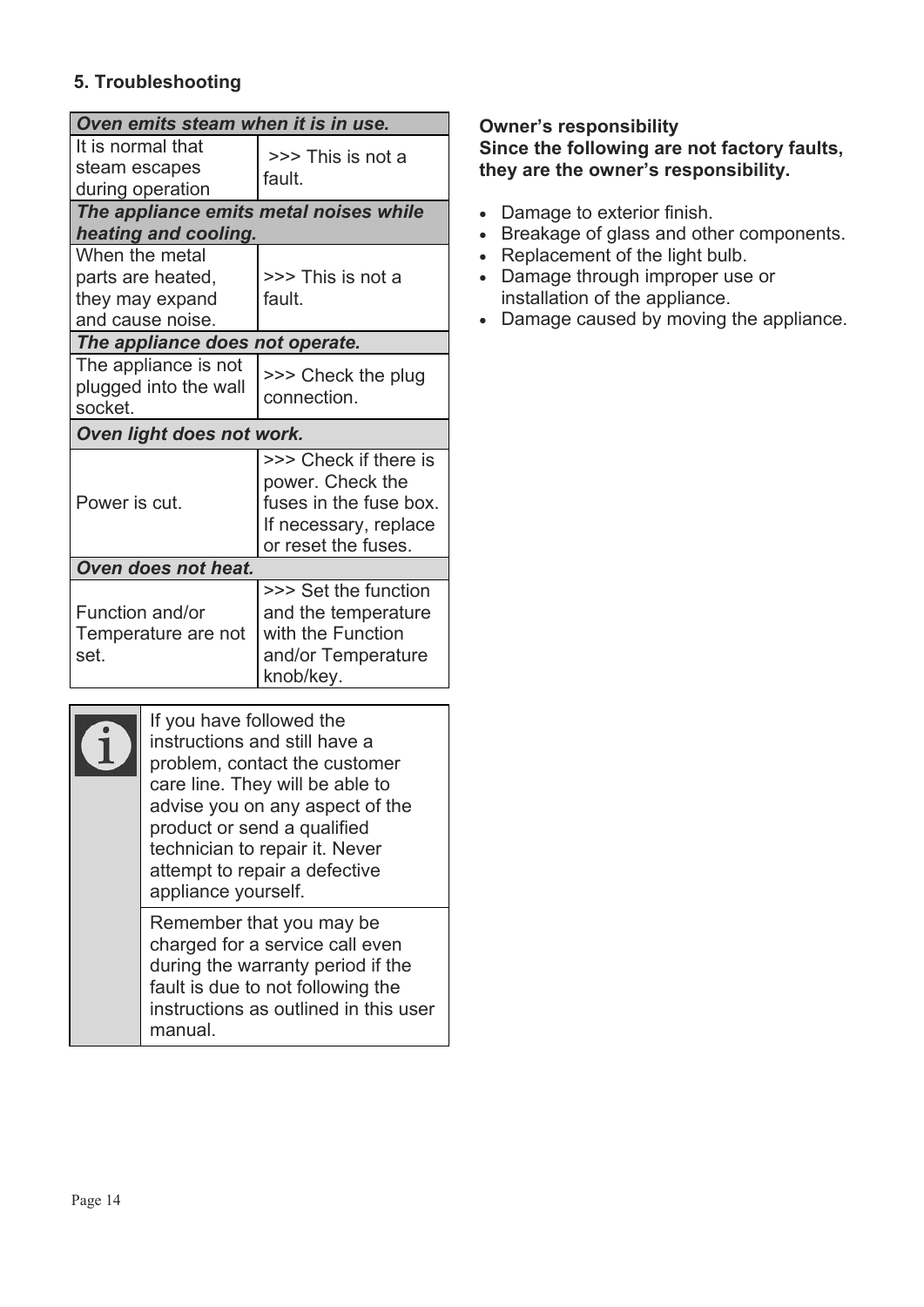### **Branches 6.**

**If you have followed the instructions and still have a problem, contact the customer care line on 086 100 3339. They will be able to advise you on any aspect of the appliance.**

#### **South African Branches:**

#### **BLOEMFONTEIN**

Unit Number 5 Monument Business Park 50 Monument Road Oranjesig, Bloemfontein Bloemfontein.Service@defy.co.za

#### **CAPE TOWN**

5A Marconi Rd. Montague Gardens, 7441 CapeTown.Service@defy.co.za

#### **DURBAN**

135 Teakwood Road, Jacobs, Durban, 4052 Durban.Service@defy.co.za

#### **EAST LONDON**

Robbie de Lange Road, Wilsonia, East London, 5201 EastLondon.Service@defy.co.za

#### **GAUTENG, MIDRAND**

127 15th Road, Cnr Pharmaceutical &15th Rd, Midrand, Gauteng Gauteng.Service@defy.co.za

#### **POLOKWANE**

87 Nelson Mandela Drive, Superbia 0699 Polokwane.Service@defy.co.za

### **PORT ELIZABETH**

112 Patterson Road, North End, Port Elizabeth 6001 PortElizabeth.Service@defy.co.za

#### **Sub-Saharan Africa Branches:**

#### **ZAMBIA: SOUTHGATE INVESTMENTS LTD**

Plot 1606, Sheki Sheki Road P.O. Box 33681 Lusaka, 10101, Zambia Tel: +260 0211 242332/3 Fax: +260 0211 242933 sgiservicecentre@microlink.zm

#### **NAMIBIA: ATLANTIC DISTRIBUTORS (PTY) LTD**

10 Tienie Louw Street, Northern Industrial Area P.O. Box 21158, Windhoek, Namibia Tel: (061) 216162 Fax: (061) 216134 atlantic@mweb.com.na

#### **ZIMBABWE: TRADECOMAFRICA**

Trade Com Africa, 183 Loreley Crescent Msasa, Harare, Zimbabwe Tel: +263 4 486165/6 Cell: +263 772 469010 Cell: +263 772 469011

#### **BOTSWANA: RAY MORGAN AGENCIES**

RMA Service Centre, Plot 48, East Gate Gaborone International Commerce Park Kgale View, Gaborone Botswana Tel: +267 390 3996 / 390 3912 Fax: +267 318 7376 Cell: +267 7134 6539 service@rma.co.bw; raja@rma.co.bw

#### **SWAZILAND: LYNDS DISTRIBUTORS**

P.O Box 716, Mbabane, Swaziland, H100 Tel: (00268) 2515 4310/8 Fax: (00268) 2518 4318

#### **MOZAMBIQUE: COOL WORLD. LDA**

Rua da Resistencia No. 97B R/C Cell: +258 84 44 61 234 coolworldlda@hotmail.com Nosso Show Room Av: da Industrias, Parcela No.735 \* 735A Machava, Maputo